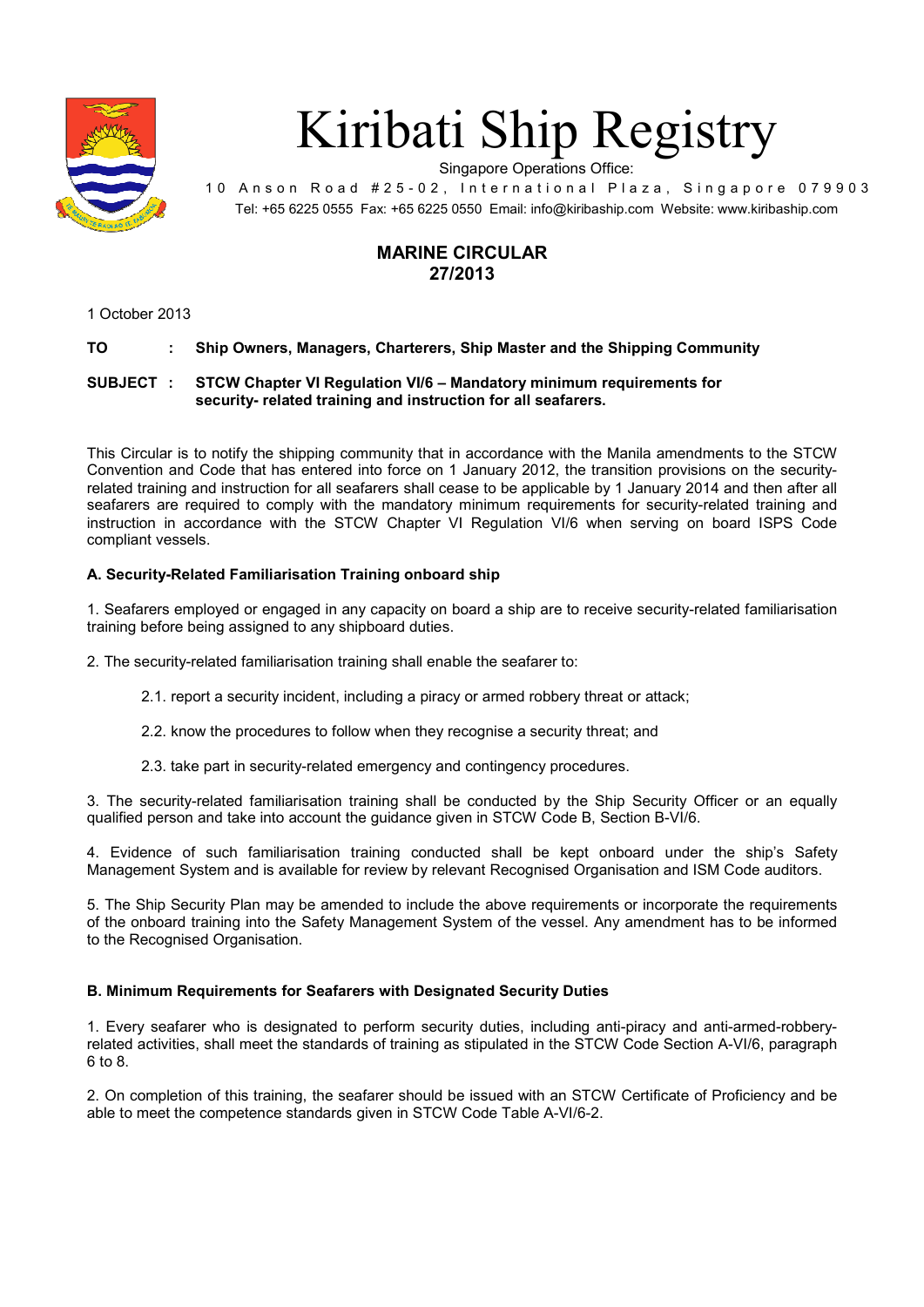#### 3. Transitional provisions:

3.1. Until 1 January 2014, seafarers who commenced seagoing service prior to 1 January 2012 shall be able to demonstrate competence to undertake the tasks, duties and responsibilities listed in Column 1 of STCW Code Table A-VI/6-2 by:

 3.1.1. approved seagoing service as shipboard personnel with designated security duties, for a period of at least six months in total during the preceding three years; or

 3.1.2. having performed security functions considered to be equivalent to the seagoing service required in the above paragraph 3.1.1; or

- 3.1.3. passing an approved test; or
- 3.1.4. successfully completing approved training.

#### **C. Minimum Requirements for Security-Awareness Training**

1. Seafarers, without designated security duties, employed or engaged in any capacity on board a ship are to receive security-awareness training before being assigned to any shipboard duties.

2. On completion of this training which may form part of an approved shore-based course, the seafarer should be issued with an STCW Certificate of Proficiency and be able to meet the competence standards given in STCW Code Table A-VI/6-1.

3. Transitional provisions:

3.1. Until 1 January 2014, seafarers who commenced seagoing service prior to 1 January 2012 shall be able to establish that they meet the requirements of Section A-VI/6, paragraph 4 by:

 3.1.1. approved seagoing service as shipboard personnel, for a period of at least six months in total during the preceding three years; or

 3.1.2. having performed security functions considered to be equivalent to the seagoing service as required in the above paragraph 3.1.1; or

- 3.1.3. passing an approved test; or
- 3.1.4. successfully completing approved training.

#### **D. Recognition of Certificate of Proficiency from other Administrations**

1. The Kiribati Administration recognises Certificate of Proficiency issued to seafarers to meet the requirements of Sections (B) and (C) of this circular provided that it was issued in accordance with the STCW Convention by or under the authority of an Administration which is a Party to the STCW Convention.

2. There is no requirement for the Kiribati Administration to issue endorsements for the recognition of the Certificate of Proficiency issued by other Administrations.